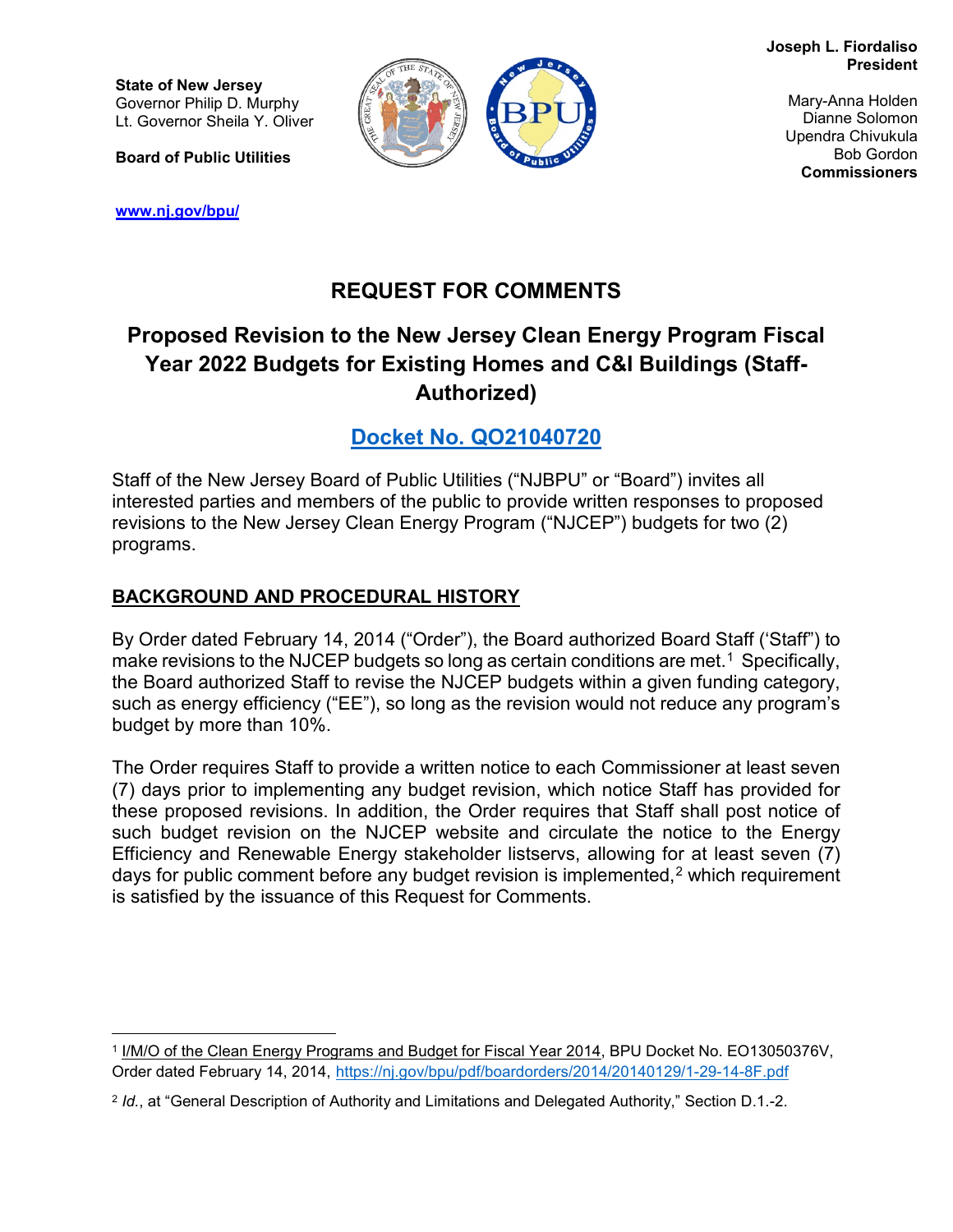### **PROPOSED BUDGET REVISIONS**

 $\overline{a}$ 

By Order dated March 9, 2022, the Board approved, among other matters, NJCEP's True-Up and Revised Budgets ("Revised Budget").<sup>[3](#page-1-0)</sup> The Revised Budget for the Residential Existing Homes ("Existing Homes") Program, which consists of two sub-programs – Home Performance with ENERGY STAR® ("HPwES") and HVAC – was based on, among other factors, the assumption that the average amount paid for each HVAC system per application incentive would remain consistent with the historical average (from the prior fiscal year) of approximately \$525/application.

However, over the past few months, the average incentive paid per HVAC application has sharply increased to approximately \$612/application, an increase of approximately \$87/application above the historical average. This is in large part driven by an increase in the number of cold climate heat pump applications, $4$  which have received incentives of between \$1,000/application and \$2,000/application, i.e., two to four times the historical average for all HVAC applications. Staff is pleased to see the increase in cold climate heat pump applications, as the subject heat pumps are especially energy efficient and also support the State's 2019 Energy Master Plan's strategies to reduce energy consumption and greenhouse gas emissions from the building sector (through measures including electrification with heat pumps) and to decarbonize and modernize New Jersey's energy system.<sup>[5](#page-1-2)</sup> With an approximate 8,600 HVAC applications processed since the Revised Budget was estimated, the above-described increases in applications drive the need for a budget increase of approximately  $$750,000.^6$ 

On the other hand, the Commercial and Industrial ("C&I") Buildings Program has experienced lower than originally expected participation and demand in Fiscal Year 2022 ("FY22") and, therefore, is expected to finish FY22 with a budget surplus of over \$800,000.

In light of the foregoing, and to avoid the possibility of having to seek another budget revision and to ensure there are sufficient funds to pay all remaining rebates and associated processing fees with respect to the Existing Homes Program, Staff proposes to increase the Existing Homes Program budget by \$800,000. This would provide the

<span id="page-1-0"></span><sup>3</sup> I/M/O of the Clean Energy Programs and Budget for Fiscal Year 2022 – True-Up, Revised Budgets and Program Changes, BPU Docket No. QO21040720, Order dated March 9, 2022.

<span id="page-1-1"></span><sup>&</sup>lt;sup>4</sup> As background, cold climate heat pump applications relate to an all-electric technology that is more efficient and more expensive than traditional HVAC equipment. Applicants applying for a rebate have already purchased the equipment. On the application, these applicants select this technology and receive the associated incentive.

<span id="page-1-2"></span><sup>5</sup> New Jersey Board of Public Utilities, 2019 New Jersey Energy Master Plan: Pathway to 2050*, available at* [https://nj.gov/bpu/pdf/publicnotice/NJBPU\\_EMP.pdf](https://nj.gov/bpu/pdf/publicnotice/NJBPU_EMP.pdf)*.*

<span id="page-1-3"></span><sup>6</sup> This amount represents the rounding of \$87 per application, multiplied by 8,600 applications (\$87 x 8,600  $= $748,200$ ).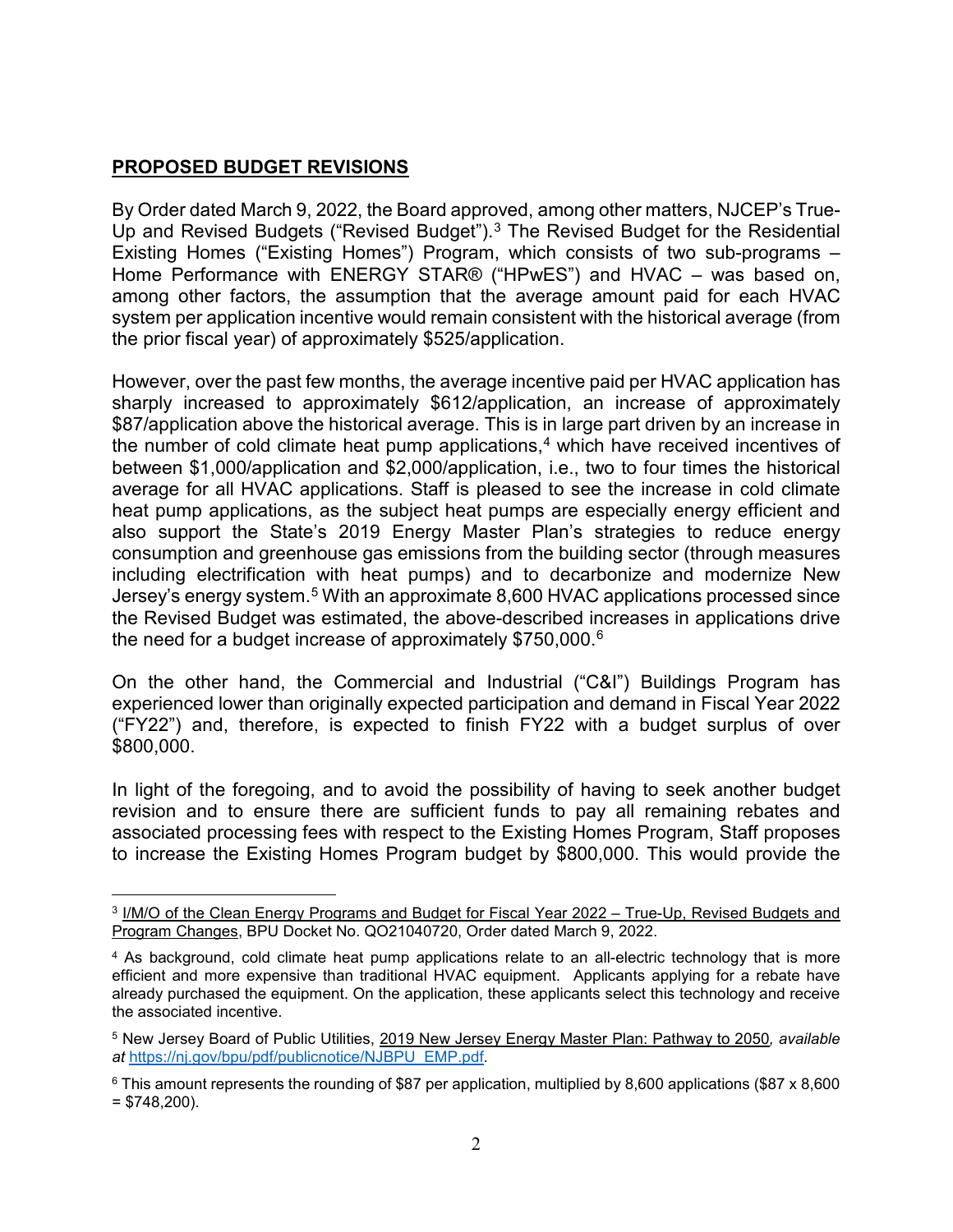Existing Homes Program with the funds Staff expects to be sufficient to support the nowforecasted demand through the end of FY22. Staff further proposes to decrease the C&I Buildings Program budget, which is also within the EE funding category, by \$800,000. This decrease would leave the C&I Buildings Program with the funds Staff expects to be sufficient to support the now-forecasted demand through the end of FY22.

The proposed \$800,000 increase to the Existing Homes Program budget would be allocated across two categories: \$780,000 to the "Rebates, Grants, and Other Direct Incentives" cost category, and \$20,000 to the "Rebate Processing and QA" cost category. The proposed decrease to the C&I Buildings Program budget would occur entirely within the "Rebates, Grants, and Other Direct Incentives" cost category and is well under 10% of the program's budget.

The following tables show the current Board-approved budget, the proposed revisions to that budget, and the resultant budget. Staff has not approved any other budget revisions during FY22 for these programs:

| <b>Current Board Approved FY22 Budget by Cost Category</b> |                               |                       |                                 |                 |                                                                 |                                       |                   |
|------------------------------------------------------------|-------------------------------|-----------------------|---------------------------------|-----------------|-----------------------------------------------------------------|---------------------------------------|-------------------|
| <b>Program/Budget Line</b>                                 | <b>Total</b><br><b>Budget</b> | <b>Administration</b> | Sales.<br>Marketing,<br>Website | <b>Trainina</b> | <b>Rebates, Grants</b><br>and Other Direct<br><b>Incentives</b> | <b>Rebate</b><br>Processing and<br>QA | <b>Evaluation</b> |
| <b>Existing Homes</b>                                      | \$15,898,503                  | \$2,379,933           | \$65,260                        | \$0             | \$12,336,843                                                    | \$1,116,467                           | \$0               |
| C&I Buildings                                              | \$124,234,969                 | \$5,779,352           | \$278,840                       | \$50,000        | \$116,612,163                                                   | \$1,514,614                           | \$0               |
|                                                            |                               |                       |                                 |                 |                                                                 |                                       |                   |
| <b>Proposed Revisions</b>                                  |                               |                       |                                 |                 |                                                                 |                                       |                   |
| <b>Program/Budget Line</b>                                 | <b>Total</b><br><b>Budget</b> | <b>Administration</b> | Sales,<br>Marketing,<br>Website | <b>Trainina</b> | <b>Rebates, Grants</b><br>and Other Direct<br><b>Incentives</b> | <b>Rebate</b><br>Processing and<br>QA | <b>Evaluation</b> |
| <b>Existing Homes</b>                                      | \$800,000                     |                       |                                 |                 | \$780,000                                                       | \$20,000                              |                   |
| C&I Buildings                                              | (\$800,000)                   |                       |                                 |                 | ( \$800,000]                                                    |                                       |                   |
|                                                            |                               |                       |                                 |                 |                                                                 |                                       |                   |
| <b>Resultant Revised FY22 Budget by Cost Category</b>      |                               |                       |                                 |                 |                                                                 |                                       |                   |
| <b>Program/Budget Line</b>                                 | <b>Total</b><br><b>Budget</b> | <b>Administration</b> | Sales,<br>Marketing,<br>Website | <b>Trainina</b> | <b>Rebates, Grants</b><br>and Other Direct<br><b>Incentives</b> | <b>Rebate</b><br>Processing and<br>QA | <b>Evaluation</b> |
| <b>Existing Homes</b>                                      | \$16,698,503                  | \$2,379,933           | \$65,260                        | \$0             | \$13,116,843                                                    | \$1,136,467                           | \$0               |
| C&I Buildings                                              | \$123,434,969                 | \$5,779,352           | \$278,840                       | \$50,000        | \$115,812,163                                                   | \$1,514,614                           | \$0               |

## **PROCESS AND SCHEDULE FOR SUBMITTING COMMENTS**

#### **The deadline for comments is 5:00 p.m. EST on May 5, 2022.**

Please submit comments directly to the specific docket listed above using the "Post Comments" button on the Board's [Public Document Search](https://publicaccess.bpu.state.nj.us/) tool. Comments are considered "public documents" for purposes of the State's Open Public Records Act, and any confidential information should be submitted in accordance with the procedures set forth in N.J.A.C. 14:1-12.3.